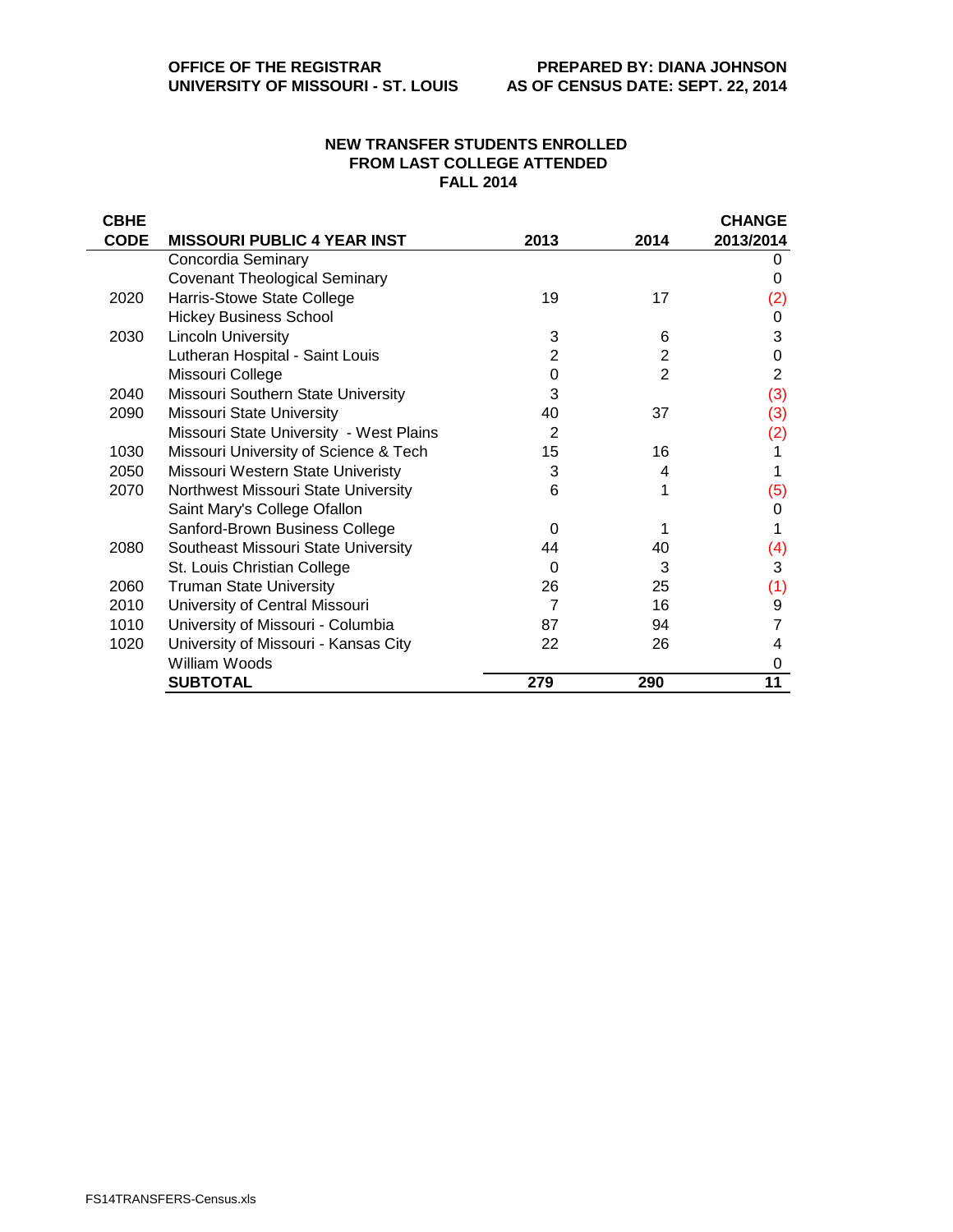| <b>CBHE</b> |                                                  |          |                | <b>CHANGE</b>  |
|-------------|--------------------------------------------------|----------|----------------|----------------|
| <b>CODE</b> | <b>MISSOURI PUBLIC TWO-YEAR INST</b>             | 2013     | 2014           | 2013/2014      |
|             | <b>Blue River/Blue Springs Community College</b> |          |                | 0              |
|             | <b>Crowder College</b>                           | $\Omega$ | 1              |                |
| 3020        | <b>East Central College</b>                      | 16       | 24             | 8              |
| 3030        | Jefferson College                                | 79       | 69             | (10)           |
|             | Linn State Technical                             |          |                | 0              |
| 3050        | <b>Longview Community College</b>                | 1        |                | (1)            |
|             | Maple Woods Community College                    |          |                | 0              |
|             | <b>Metropolitan Community College</b>            | 1        |                |                |
| 3090        | Mineral Area College                             | 32       | 12             | (20)           |
| 3100        | Moberly                                          | 9        | 8              | (1)            |
|             | North Central Missouri College                   |          |                | 0              |
| 3025        | <b>Ozark Technical Communtiy College</b>         | 6        | 4              | (2)            |
|             | Penn Valley                                      |          |                | 0              |
| 3105        | St. Charles County Community College             | 202      | 233            | 31             |
|             | St. Louis College of Health Careers              | 0        |                |                |
| 3120        | St. Louis Community College - Florissant         | 159      | 156            | (3)            |
| 3140        | St. Louis Community College - Meramec            | 312      | 267            | (45)           |
|             | St. Louis Community College - Wildwood           | 41       | 39             | (2)            |
| 3130        | St. Louis Communtiy College - Forest Park        | 125      | 86             | (39)           |
| 3150        | <b>State Fair Community College</b>              |          |                | 0              |
| 7040        | State Technical College of Missouri              | O        | $\overline{2}$ | $\overline{2}$ |
|             | <b>Texas County Technical Institute</b>          |          |                | (1)            |
| 3160        | Three Rivers Community College                   |          | 2              | $\overline{c}$ |
|             | <b>SUBTOTAL</b>                                  | 985      | 905            | (79)           |
| <u>српе</u> |                                                  |          |                | ?⊔∧NI⌒⊏        |

| <b>CBHE</b> |                                          |                |                | <b>CHANGE</b>             |
|-------------|------------------------------------------|----------------|----------------|---------------------------|
| <b>CODE</b> | <b>MISSOURI PRIVATE FOUR-YEAR INST</b>   | 2013           | 2014           | 2013/2014                 |
|             | <b>Avila University</b>                  |                |                | (1)                       |
|             | <b>Cardinal Glennon College</b>          |                |                | 0                         |
| 5030        | <b>Central Methodist University</b>      | 1              | $\overline{2}$ | 1                         |
|             | Chamberlain College of Nursing           | $\overline{2}$ | 4              | 2                         |
| 5040        | Columbia College                         | $\overline{7}$ | 9              | $\overline{2}$            |
|             | College of the Ozarks                    |                |                | 0                         |
| 5050        | <b>Culver-Stockton College</b>           | 0              |                | 1                         |
| 8800        | Devry University Kansas City             | 1              |                | 0                         |
| 5060        | <b>Drury Univeristy</b>                  | 3              | 3              | 0                         |
| 5070        | <b>Evangel University</b>                | 1              | 1              | 0                         |
|             | <b>Everest College Springfield</b>       |                |                | 0                         |
| 5080        | Fontbonne College                        | 5              | $\overline{7}$ | $\overline{2}$            |
| 5090        | Hannibal-Lagrange College                | 1              |                | (1)                       |
|             | <b>Hickey Business School</b>            |                | 3              | 3                         |
|             | Kansas City Art Institute                | 1              | 0              | (1)                       |
| 5100        | <b>Lindenwood University</b>             | 24             | 26             | $\overline{2}$            |
|             | Logan College of Chiropractice           |                | 1              | 1                         |
| 5110        | Maryville University of St. Louis        | 17             | 15             | (2)                       |
| 5120        | <b>Missouri Baptist University</b>       | 8              | 11             | $\ensuremath{\mathsf{3}}$ |
| 5130        | Missouri Valley College                  | $\overline{2}$ | 4              | $\overline{2}$            |
|             | National American University Kansas City |                |                | 0                         |
| 5140        | Park College                             |                | $\overline{2}$ | $\overline{2}$            |
| 5150        | Rockhurst College                        | 3              | 4              | 1                         |
|             | Saint Louis Conservatory of Music        |                |                | 0                         |
| 4020        | Saint Louis University Main Campus       | 29             | 38             | 9                         |
|             | Saint Lukes Hospital School of Nursing   |                |                | 0                         |
| 5170        | Southwest Baptist University             |                |                | 0                         |
|             | St. Louis College of Pharmacy            | 3              | 1              | (2)                       |
|             |                                          |                |                |                           |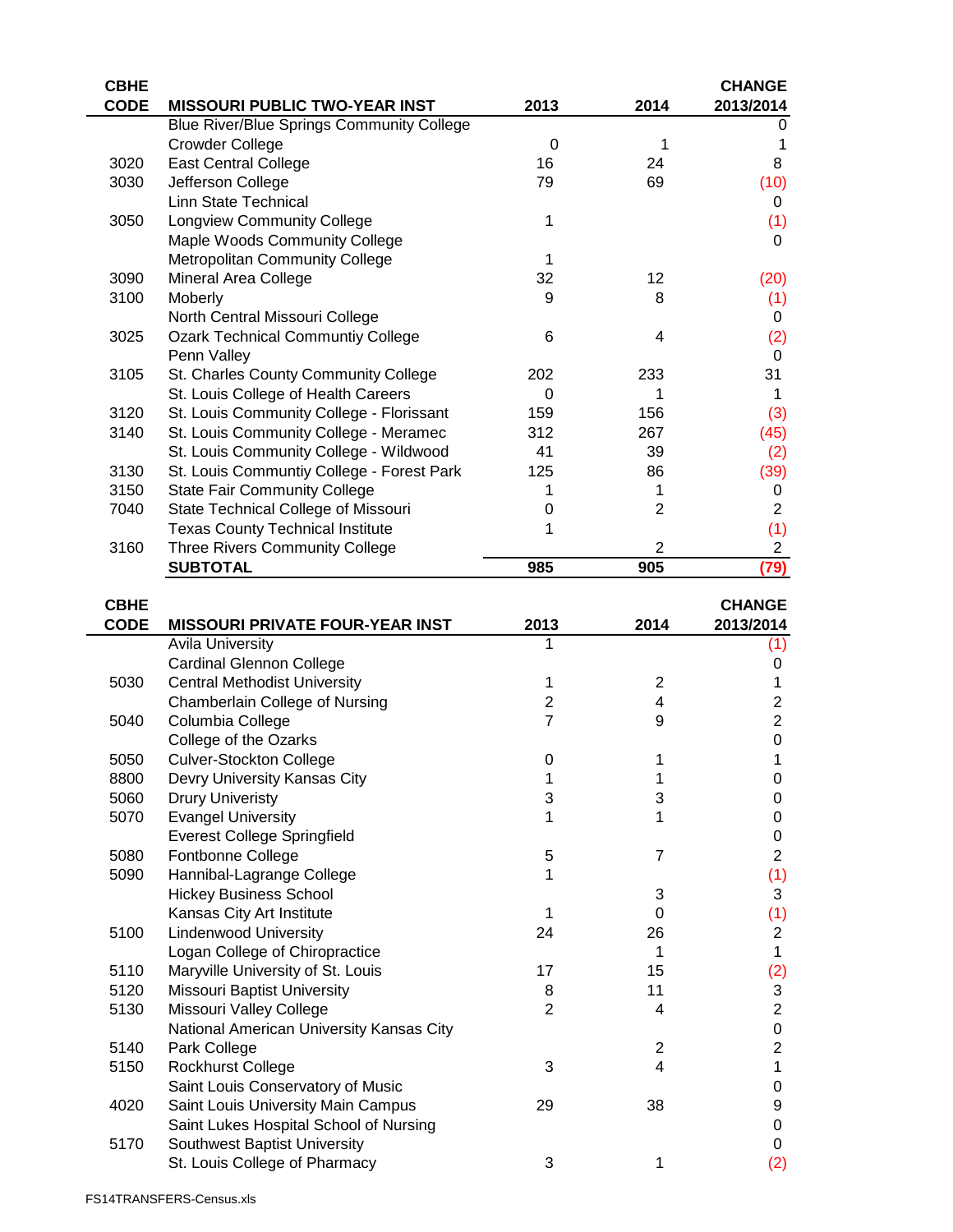|      | <b>SUBTOTAL</b>                 | 146 | 159 | 13  |
|------|---------------------------------|-----|-----|-----|
| 5230 | <b>William Woods University</b> | 3   |     | (2) |
| 5220 | William Jewel College           |     | ႒   | っ   |
| 5210 | Westminister College            | 5   |     | (2) |
| 5200 | <b>Webster University</b>       | 20  | 12  | (8) |
| 4030 | <b>Washington University</b>    | 10  | 5   | (5) |
| 5180 | <b>Stephens College</b>         |     | 3   |     |

| <b>CBHE</b><br><b>CODE</b> | <b>MISSOURI PRIVATE TWO-YEAR INST</b>     | 2013  | 2014  | <b>CHANGE</b><br>2013/2014 |
|----------------------------|-------------------------------------------|-------|-------|----------------------------|
|                            | Anthem College                            |       |       |                            |
|                            | Barnes-Jewish College, Goldfarb Sch       |       |       |                            |
|                            | Cottey College                            |       |       |                            |
|                            | Cox College of Nursing and Helath         |       |       |                            |
|                            | <b>ITT Technical Institute Arnold</b>     |       |       |                            |
|                            | <b>ITT Technical Institute Earth City</b> |       |       |                            |
|                            | <b>ITT Technical Institute St Louis</b>   |       |       |                            |
|                            | Ranken Technical Institute                | 5     | 2     | (3)                        |
|                            | Saint Johns Hospital School of Nursing    |       |       |                            |
|                            | Southeast Hospital College of Nursing     |       |       |                            |
|                            | <b>SUBTOTAL</b>                           | 8     | 12    | 5                          |
|                            | <b>MISSOURI GRAND TOTAL</b>               | 1.418 | 1.366 | (50)                       |

| <b>OUT-OF-STATE INSTITUTIONS</b> |                  |                | <b>CHANGE</b>  |  |
|----------------------------------|------------------|----------------|----------------|--|
| <b>By Leading Institutions</b>   | 2013             | 2014           | 2013/2014      |  |
| Alabama                          | 6                | 5              | (1)            |  |
| Alaska                           |                  | 1              | 1              |  |
| Ariziona                         | 12               | 10             | (2)            |  |
| Arkansas                         | 10               | 9              | (1)            |  |
| California                       | 3                | 13             | 10             |  |
| Colorado                         | $\overline{2}$   | 6              | 4              |  |
| Connecticut                      | $\mathbf 0$      | 1              | 1              |  |
| Delaware                         | 1                | 0              | (1)            |  |
| District of Columbia             | 1                | 1              | 0              |  |
| Florida                          | 8                | $\overline{7}$ | (1)            |  |
| Georgia                          | 6                | $\overline{7}$ | 1              |  |
| Hawaii                           | 1                | 1              | 0              |  |
| Idaho                            |                  | 1              | 1              |  |
| Illinois                         | 136              | 127            | (9)            |  |
| Indiana                          | 6                | 10             | 4              |  |
| lowa                             | 4                | 9              | 5              |  |
| Kansas                           | 14               | 6              | (8)            |  |
| Kentucky                         | $\boldsymbol{9}$ | 8              | (1)            |  |
| Louisiana                        | 3                | 4              | 1              |  |
| Maine                            | 0                | 1              | 1              |  |
| Maryland                         | 3                | 1              | (2)            |  |
| Massachusetts                    | $\overline{4}$   | 3              | (1)            |  |
| Michigan                         | $\overline{c}$   | $\overline{4}$ | $\overline{2}$ |  |
| Minnesota                        | 5                | 5              | 0              |  |
| Mississippi                      | 4                | $\overline{2}$ | (2)            |  |
| Montana                          |                  |                | 0              |  |
| Nebraska                         | $\overline{2}$   | $\overline{2}$ | 0              |  |
| Nevada                           |                  | 1              | 1              |  |
| New Hampshire                    |                  |                | 0              |  |
| New Jersey                       | 1                | 1              | 0              |  |
| <b>New Mexico</b>                | $\overline{2}$   |                | (2)            |  |
| New York                         | 3                | 3              | 0              |  |
| North Carolina                   | 5                | 5              | 0              |  |